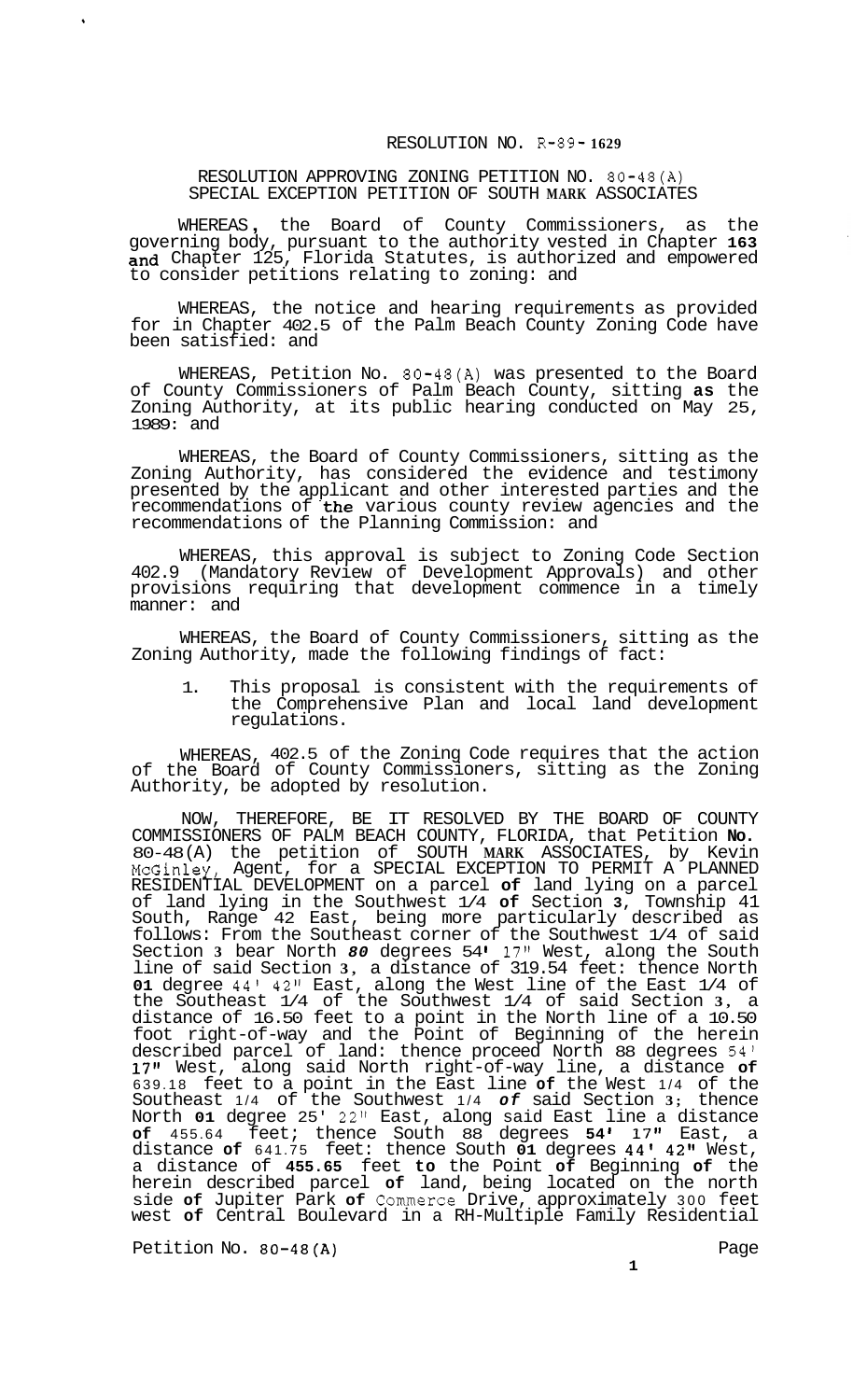Zoning District (High Density), was approved on May **25, 1989,**  as advertised, subject to the following conditions:

- **1.**  Prior to master plan certification, the master plan shall be amended to indicate preservation areas for native vegetation. The preservation areas shall be integrated with the recreation areas to form a network of open spaces for residents.
- **2.**  The petitioner shall preserve existing native vegetation on site and shall incorporate the native vegetation into the project design. Clearing of vegetation shall be limited to the building pad areas, retention areas, and vehicular use areas. The areas of preservation shall receive appropriate protection from damage and disturbance in accordance with Section **500.36** of the Zoning Code during the site development and construction phase.
- **3.**  Prior to removal of any vegetation the petitioner shall schedule a preclearing inspection ; with the Zoning Division.
- **4.**  Prior to submittal for master plan certification, the property owner shall record a Unity **of** Title on the subject property subject to approval by the County Attorney.
- *5.*  Sewer service is available to the property. Therefore, no septic tank shall be permitted on the site.
- **6.**  Water service is available to the property. Therefore, no well shall be permitted on the site **to**  provide potable water.
- *7.*  The Developer shall provide discharge control and treatment for the stormwater runoff in accordance with all applicable agency requirements in effect at the time of the permit application. However, at a minimum, this development shall retain onsite the stormwater runoff generated by a three **(3)** year-one **(1)** hour storm with a total rainfall of **3** inches as required by the Permit Section, **Land Development Division.** In the event that the subject site abuts a Department of Transportation maintained roadway, concurrent approval from the Florida Department of Transportation will also be required. The drainage system shall be maintained in an acceptable condition as approved by the County Engineer. In the event that the drainage system is not adequately maintained as determined by the County Engineer, this matter will be referred to the Code Enforcement Board for enforcement.
- **8.**  Prior to Master Plan approval, this property owner shall execute a cross drainage agreement with the property owner to the north **to** provide for overflow drainage through Mallard **Cove** North drainage system.
- *9.*  The petitioner shall pay a Fair Share Fee in the amount and manner required by the "Fair Share Contribution **for** Road Improvements Ordinance" as it

Petition **No. 80-48 (A)** 

 $\mathcal{L}$